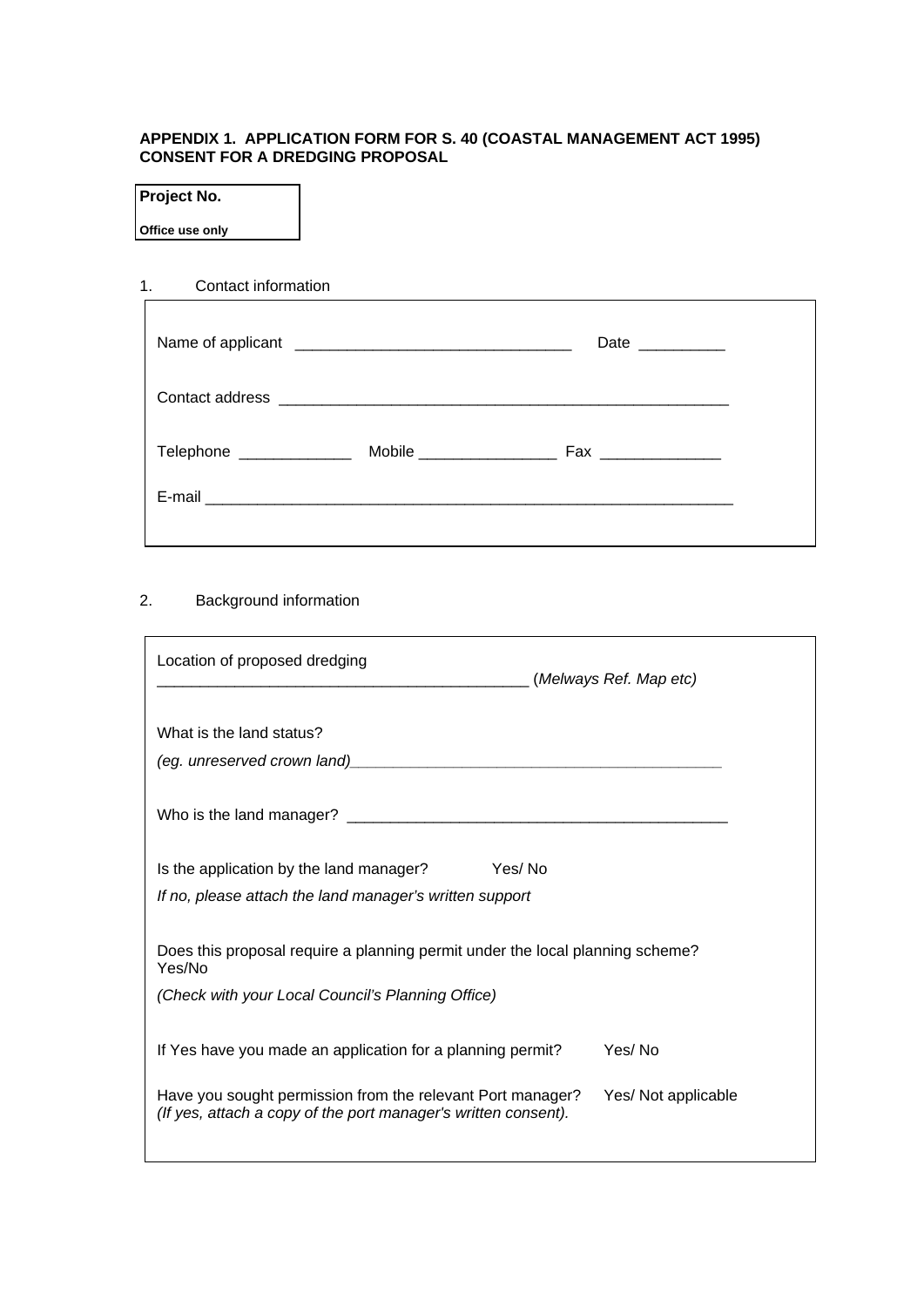3. Description of dredging project.

| m <sup>3</sup><br>Volume of sediment to be dredged during next dredging.                                                                                      |
|---------------------------------------------------------------------------------------------------------------------------------------------------------------|
| Estimated cost of dredging and disposal works \$                                                                                                              |
| Estimated volume and frequency of future dredging _________ m <sup>3</sup> per _______ years                                                                  |
| Mean particle size of spoil ______________ Mean particle size spoil ground __________<br>(Attach sediment grain size analysis, specific gravity measurements) |

Description of proposed dredging and disposal methods. Attach map showing area(s) to be dredged and disposal site(s).

4. Adequacy of long term planning to minimise impacts

| Future dredging and spoil disposal needs.                                                                                                                                                                                                                                                                                                                |
|----------------------------------------------------------------------------------------------------------------------------------------------------------------------------------------------------------------------------------------------------------------------------------------------------------------------------------------------------------|
| (For maintenance dredging, provide estimated dredged volumes in each year that dredging<br>occurred previously and the disposal sites used on each occasion. Maps showing spoil-<br>disposal sites should be provided. For new dredging the volume and frequency of future<br>maintenance dredging should be estimated and the disposal site indicated.) |
| Can the method of dredging and disposal site proposed be used indefinitely so that it will not                                                                                                                                                                                                                                                           |
| result in incremental damage                                                                                                                                                                                                                                                                                                                             |

If no what other dredging and disposal options have been considered and justify why these were not selected.

Desired duration of consent.

| (CMA consents for dredging will be issued for up to 10 years where long term planning is     |  |
|----------------------------------------------------------------------------------------------|--|
| adequate, but such proposals must be advertised to facilitate public comment. Note also that |  |
| where long term planning is inadequate, consent may not be granted.)                         |  |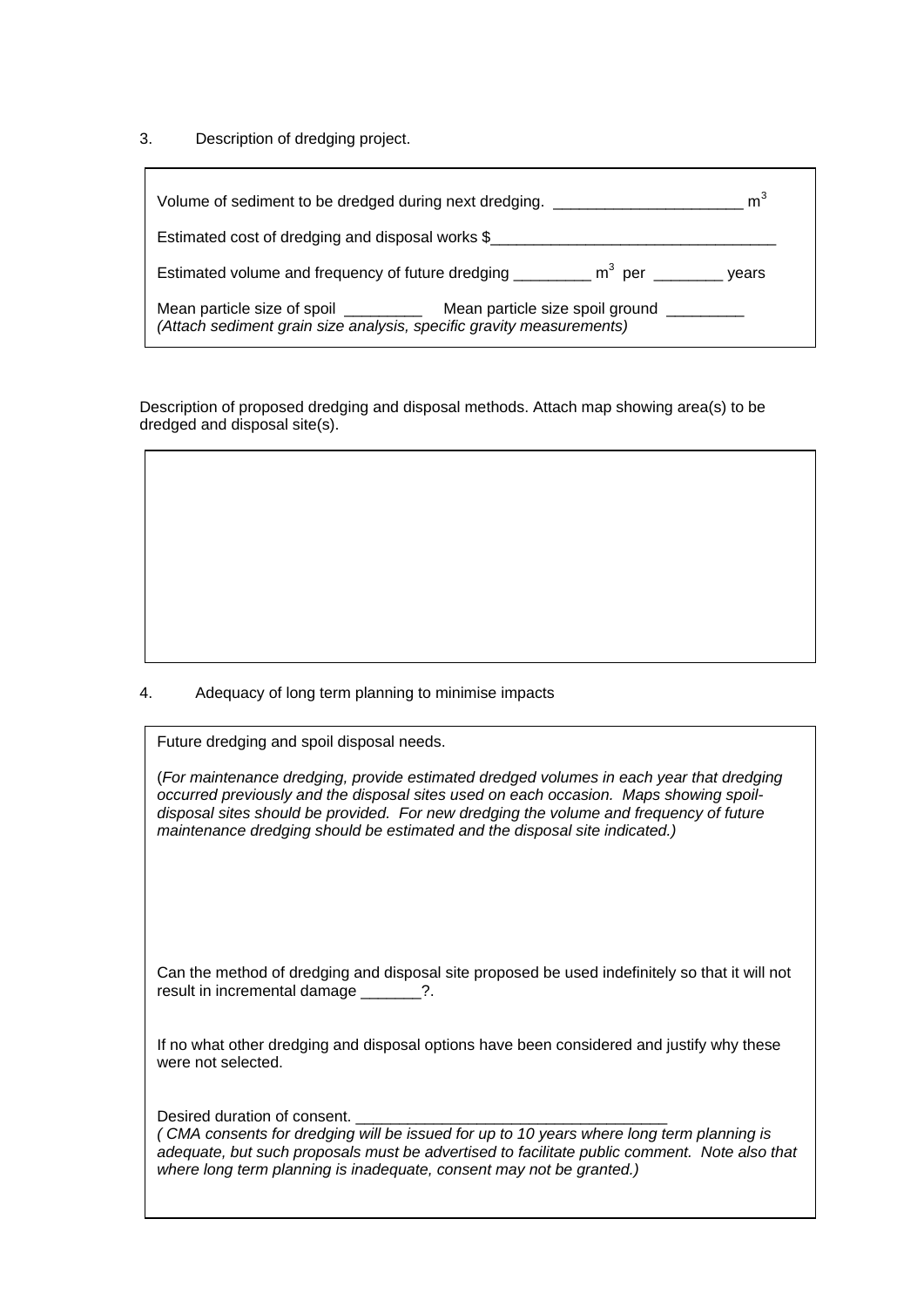#### 5. Public consultation

*(Provide the names of those groups and individuals with whom this proposal has been discussed and indicate whether the proposal has been advertised near the dredging site or in a newspaper, and whether further advertising is proposed.)* 

### *6.* Need and justification for dredging *(See section 3.1)*

*(Note whether dredging is needed to maintain access to planned or existing infrastructure, and if it forms part of a management plan or coastal action plan.)* 

# 7. Measures taken to minimise physical effects of spoil *(See Section 3.2).*

8. Contamination levels of sediment. *(See section 3.3)* 

*(Attach results of laboratory analyses).* 

Identify all contaminants that exceed the low screening level, twice background or elutriate Identify all contaminants that exceed the low screening level, twice background or elutriate  $|t|$  tests that exceed water quality criteria.